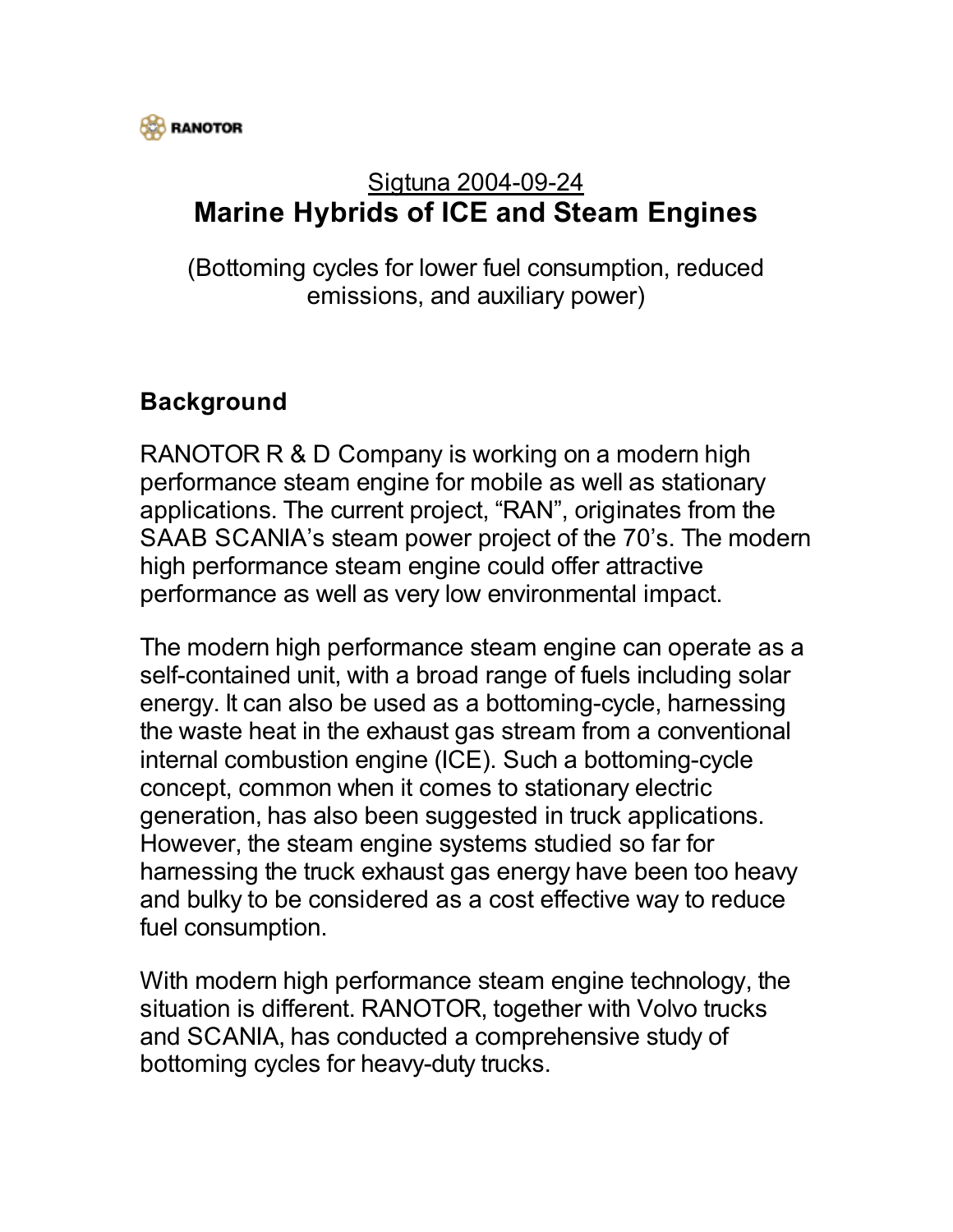The study indicates that there is considerable potential for fuel consumption reduction. The economics depends on operating hours and load profiles on the diesel engine. If the diesel engine is operated most of the time at high loads, the diesel will reject high temperature waste heat, which in turn implies high efficiency of the steam engine system (the bottomingcycle).

Because the economics strongly depends on operating hours for a bottoming-cycle system, there are some applications of particular importance, such as commercial boats and heavyduty trucks.

## **Why a modern steam engine system in marine applications**.

The modern high performance steam engine offers several attractive qualities of interest for most kinds of propulsion systems, marine applications in particular. These qualities are: high specific power (kW/kg), silent operation, fuel flexibility, very low exhaust gas emissions, attractive torque characteristics, low fuel consumption, and low cost per kW. These qualities are considered to be attainable with a modest amount of R&D effort. However, some applications will call for considerably more investment efforts than others. Road applications pose more stumbling blocks to advanced engine development than do marine applications. The most notable impediment for road-based transportation is that the power system is cooled by air instead of water as in the marine applications. Furthermore, the firm connection with the road (instead of the slip in the water) will call for a more advanced mechanical design.

The self-contained steam engine propulsion system will offer superior qualities when it comes to noise and exhaust gas emissions over the conventional diesel. However, it will be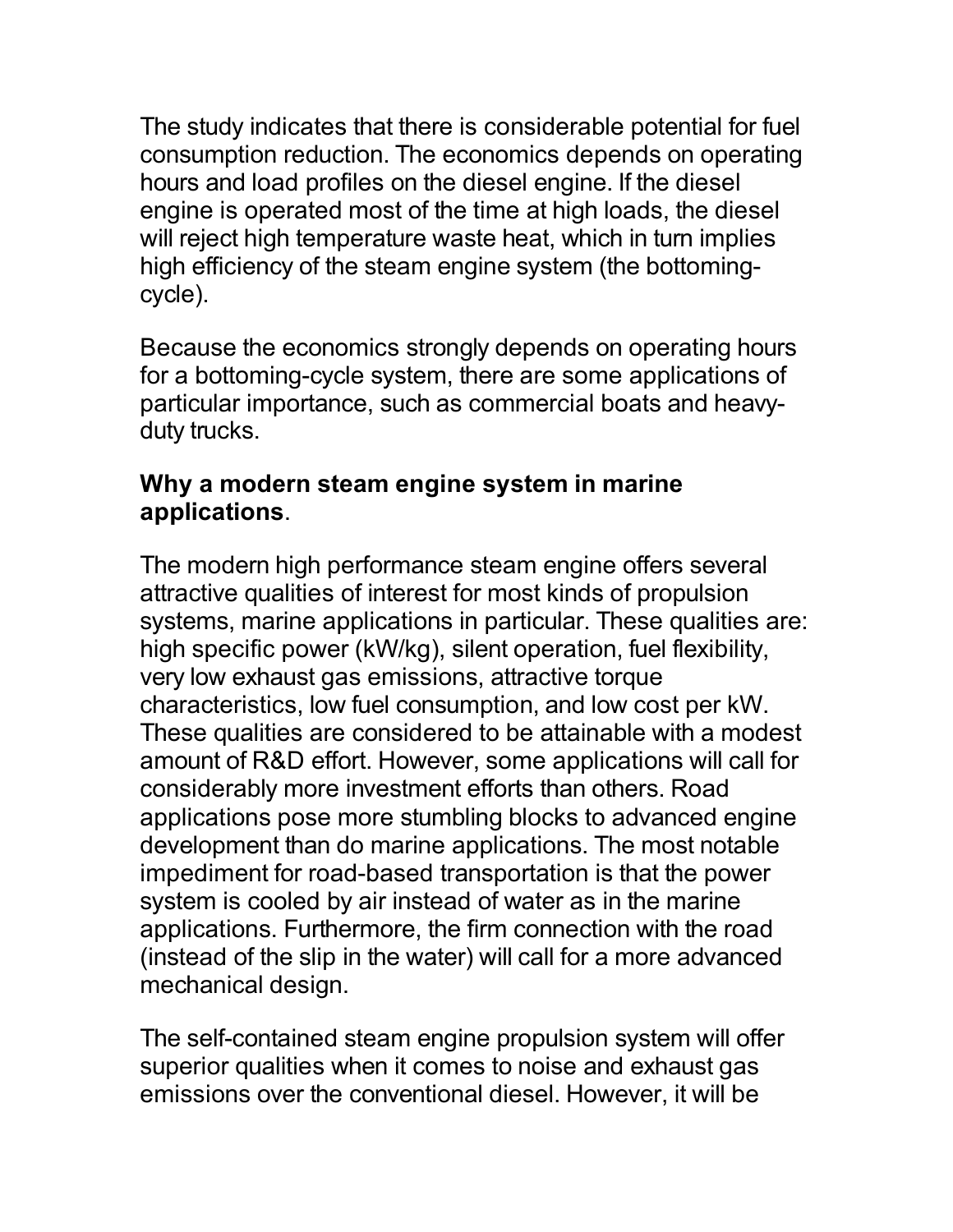hard to compete when it comes to fuel consumption in some cases. From a physical point of view it is possible to reach the same or maybe higher efficiency than a diesel engine, but it will require high pressure (300 bar) and high temperature (900- 1000 C). Such a "supercritical" small-scale steam power system is not a far-fetched idea, because the high specific power ratio (1200 kW/kg) can justify the more expensive material that is needed with such a high admission requirements.

Thus, considering the necessary R&D investment cost and time to reach a first commercial product, the most interesting concept is a marine bottoming-cycle, or a *Hybrid of ICE and Steam Engines.*

Such a concept is similar to some extent to the hybrid concept launched by the auto industry for passenger cars involving an electric battery and electric motor instead of a steam engine system. The idea of such an electric hybrid system is that the internal combustion is allowed to operate at more steady state condition at high loads and the electric battery is used to smooth the highly fluctuating power demand in a typical driving environment. The more constant and higher the load, at which the internal combustion engine is allowed to operate, the higher the average efficiency. At very low loads the efficiency is very low for the internal combustion engine. It is even disconnected completely at the lowest loads and only the electric battery and the electric motor propel the passenger car.

However, compared to the hybrid system consisting on a ICE and electric motor, the hybrid of a ICE and Steam Engines will offer several more attractive qualities, such as: more fuel efficiency, higher performance expressed in terms of kW/kg, kW/litre, lower cost per kW, and a sustained Auxiliary Power Unit (APU) function.